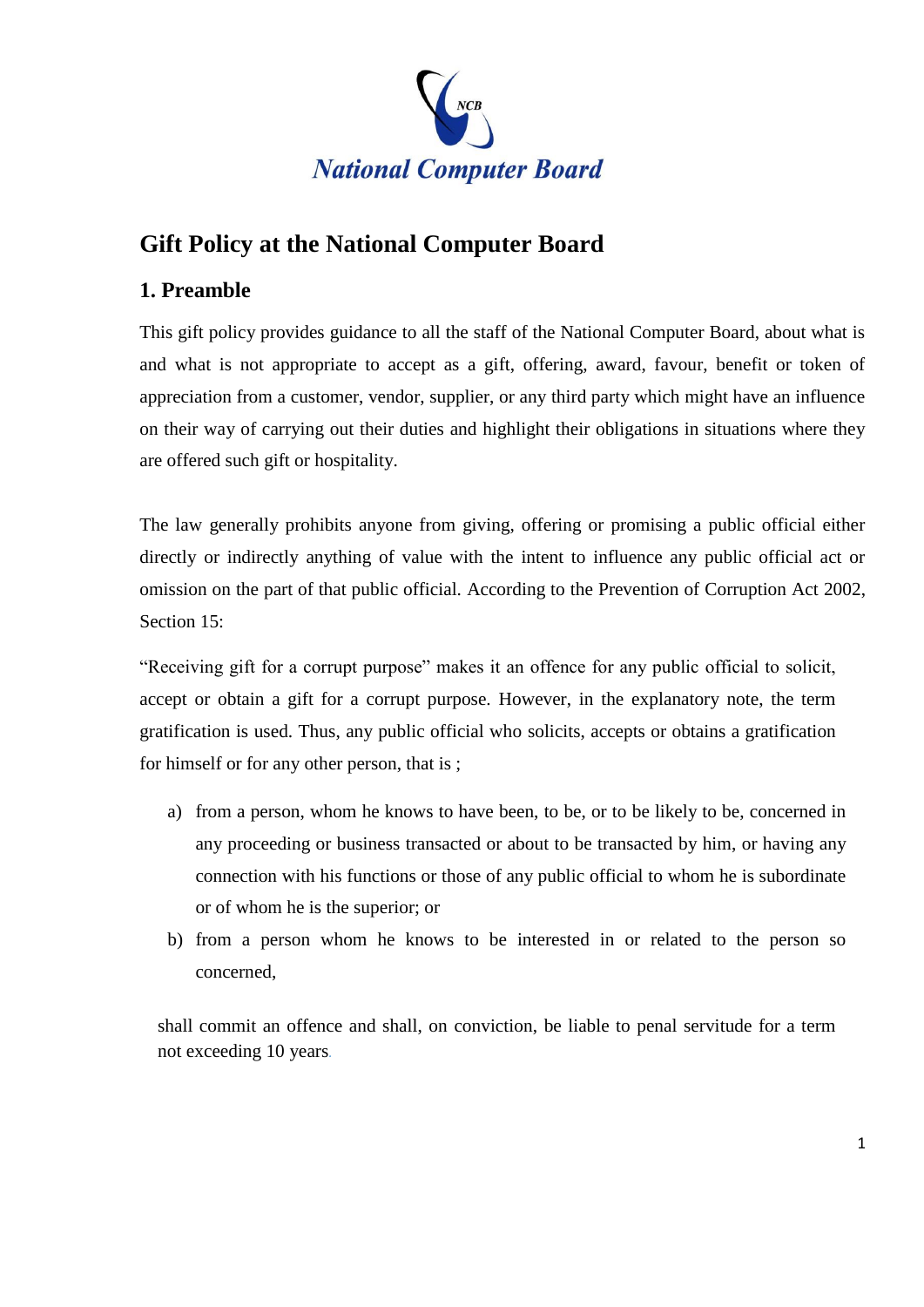## **2. Guidelines for staff**

Staff should understand that there are real risks associated with accepting gifts, benefits and hospitality in the course of their work. Such offers may undermine their integrity and influence their behaviour or give the perception that they are being influenced in their decisions. Even gifts of moderate value may create an inappropriate relationship where the employee feels an obligation or loyalty to the giver. They should be alert to the fact that an offer of gift or gratification can cause them to act partially towards the provider, rather than impartially in accordance with public duty.

In the light of the legal considerations, some practical guidelines for the staff, in relation to gifts offered in different situations, are set out below:

- 1) Staff must a priori refuse any gift or benefit that can be construed as a gratification.
- 2) Staff shall not accept a gift of any value if it constitutes a conflict with the proper discharge of his/her duties, or creates the appearance of conflict. Thus, on account of his/her public function or in relation to the past, present or future performance of his/her public duties, staff cannot accept (for himself or for anyone else) any gratification at all, of whatever nature, in whatever form and by whatever name it is called.
- 3) Staff shall not give, or solicit a contribution for, a gift to his/her superior or subordinate if this is likely to have an influence on any of the official duties of the employee.
- 4) The acceptance of gifts of money or gift vouchers is strictly prohibited. Likewise, any gifts and benefits (including token value) associated with procurement is strictly prohibited. This also includes lunch offered by a contractor to public officials involved in monitoring of contracts and dinners to "seal the deal" or the signing of a contract.
- 5) Token gifts such as pens, stationery and among others which have logos and other branding must also be avoided as this may be seen to be endorsing or promoting the donor's product. One should exercise caution particularly if the donor is regulated by or has official dealings with the government.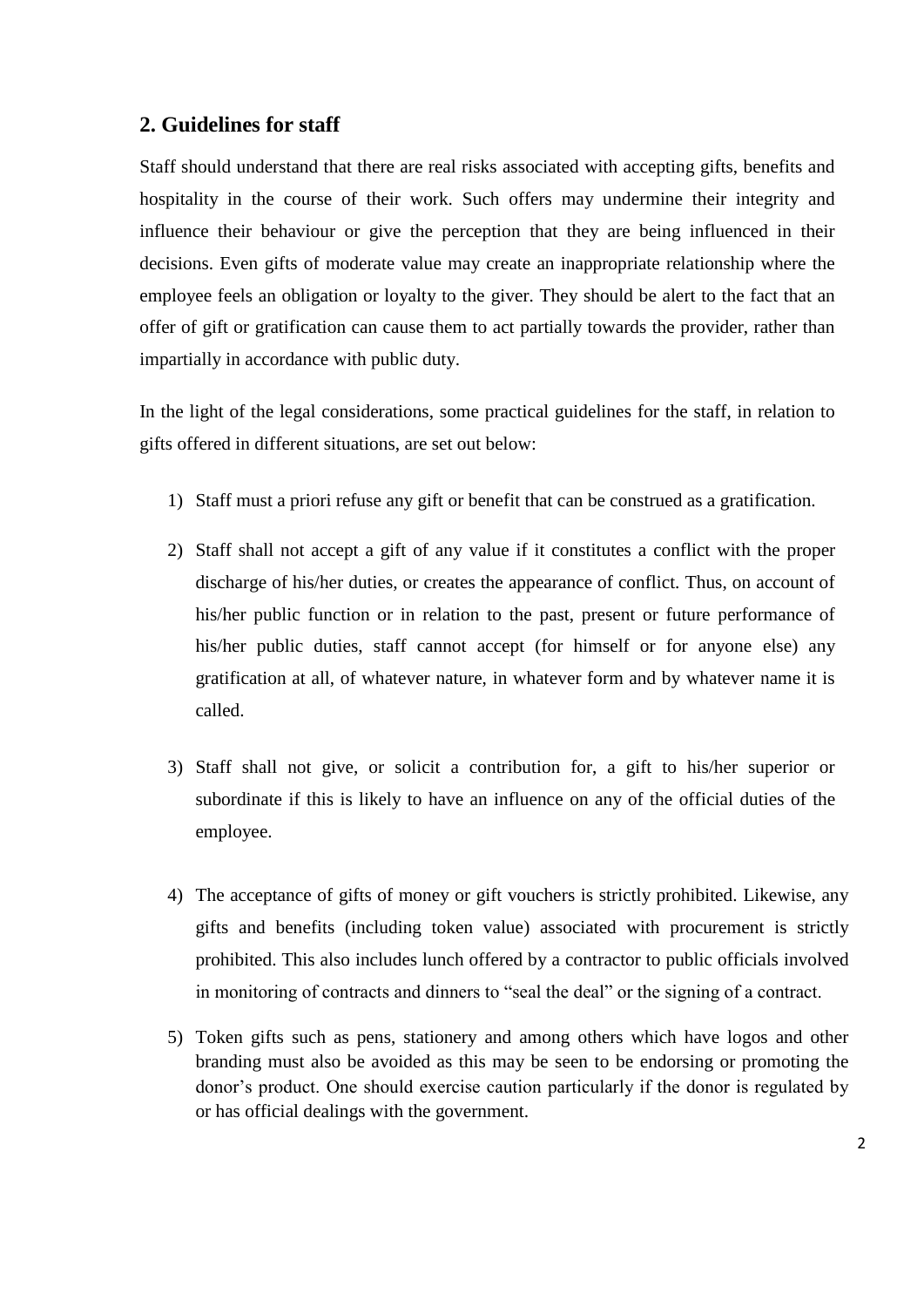6) Hotel accommodation/air tickets/tours offered by a private company making its publicity or promotion campaign of a product where the public body is invited to be represented by its official/s must not be accepted.

## **3. Exceptions**

There may be exceptions for acceptance of gifts and these may include diplomatic missions, workshops, seminars, conferences and other functions which a staff attends in his/her official capacity or when participating in social and cultural events.

All gifts or hospitality accepted should satisfy the "Zero Influence Test". In deciding whether the items offered satisfy the "Zero Influence Test", staff should ensure that the following two conditions are met:

- a) The offeror giving the gift or hospitality has no intent to influence a decision or start a "sweetening process" with the ultimate aim of influencing a decision- making process. The gift should be solely offered out of mere appreciation; and
- b) The gift or hospitality offered should be available to others such as other public officials or members of the public. The more widely it is available to others, the safer it is.

If the above two conditions are not met, the "Zero Influence Test" will not be satisfied. In any event, the staff must always report to his/her immediate Head of Department any offer of gratification whether accepted or not.

Some exceptions are given as follows:

#### **1) Conferences and other events**

The offer and acceptance of gifts during conferences and other official events may be permissible as long as the participation in the event is considered as a customary and necessary part of the staff duties and gifts offered/received are not meant to have any bearing or influence on the decision- making process regarding any dealing or future dealings with the organisation.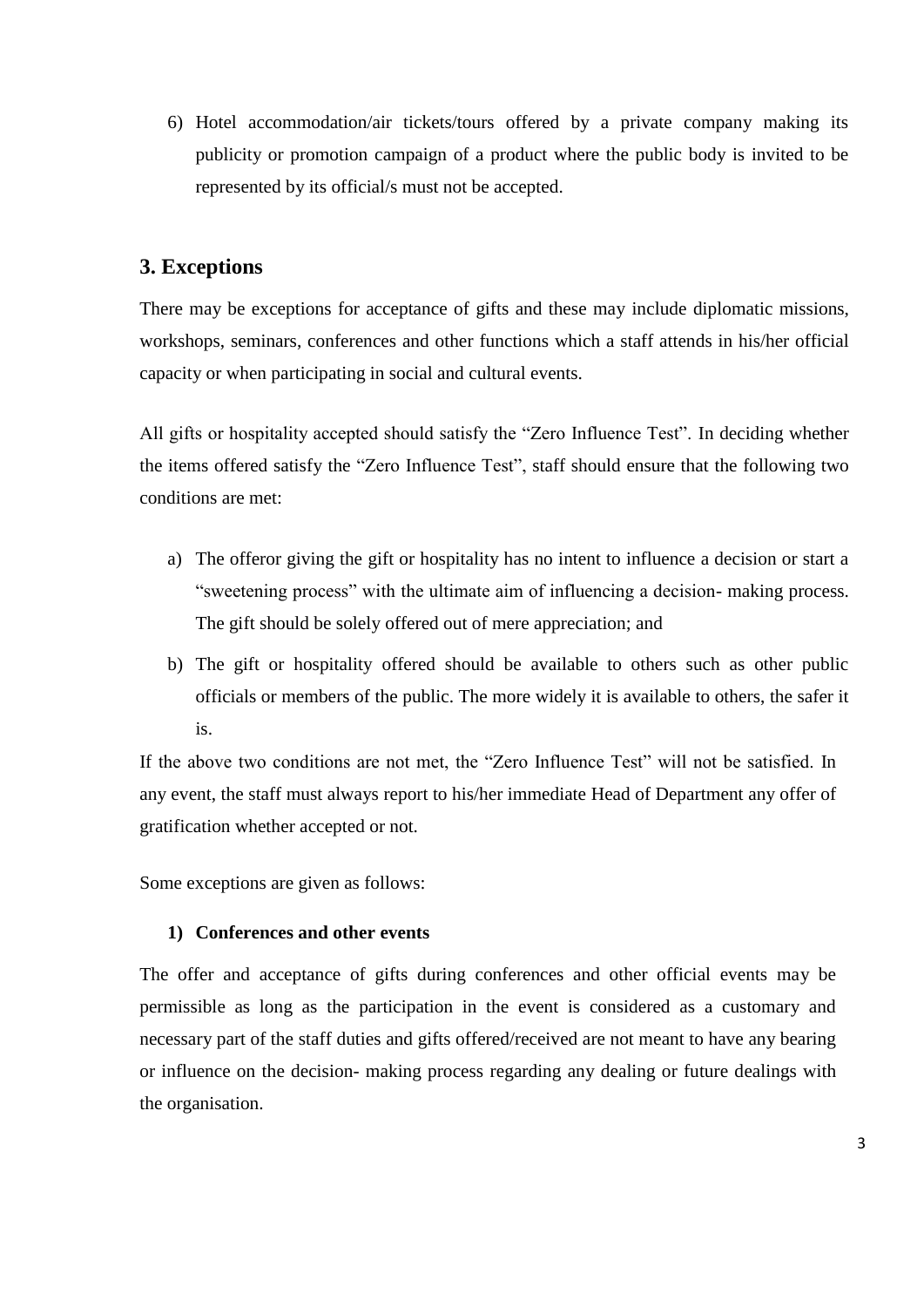Staff participating in a conference or other official event, for which he/she has been officially nominated, may accept an offer of free attendance including materials, meals or refreshments paid by the organisation or organising country/institution. It should be clearly understood that they should preserve their impartiality and their participation in the events should not have any bearing on any of their current or potential decisions where the organising institution has an interest.

Gifts are often presented to a staff representing his/her organisation in a public forum. These gifts are often presented in appreciation of the work, assistance or participation of the public official. Refusal to accept gifts in these circumstances may cause embarrassment and when presented by representatives of another country or international agency, may have adverse diplomatic implications. These gifts may, therefore, be accepted subject to appropriate disposal. Similarly, a public official may on behalf of his/her organisation, offer gifts during public forum to his/her counterparts for the organisation they represent. The offer of such gifts should be subject to the laws of the country of the recipient(s).

#### **2) Discounts and rebates**

A discount or rebate offered to a staff without regard to the official status and which is provided in the normal course of business and offered to the general public is not considered a gratification. On the other hand, if a discount or rebate, which is not available to the general public, is offered to the public official on account of his/her position or office and accepted, both the giver and the public official may commit an offence under the Act.

#### **3) Hotel Accommodation**

In the context of promotion campaigns, hotels may offer accommodation and services at discounted rates to customers. Such discounts may be accepted by staff if made available to the general public or bona-fide targeted groups of customers including a group of public officials. However, if offered to a staff only because of the latter's official position or on account of the exercise of his/her function, then it is a gratification and is therefore prohibited.

A fortiori, free accommodation and services can constitute an offence.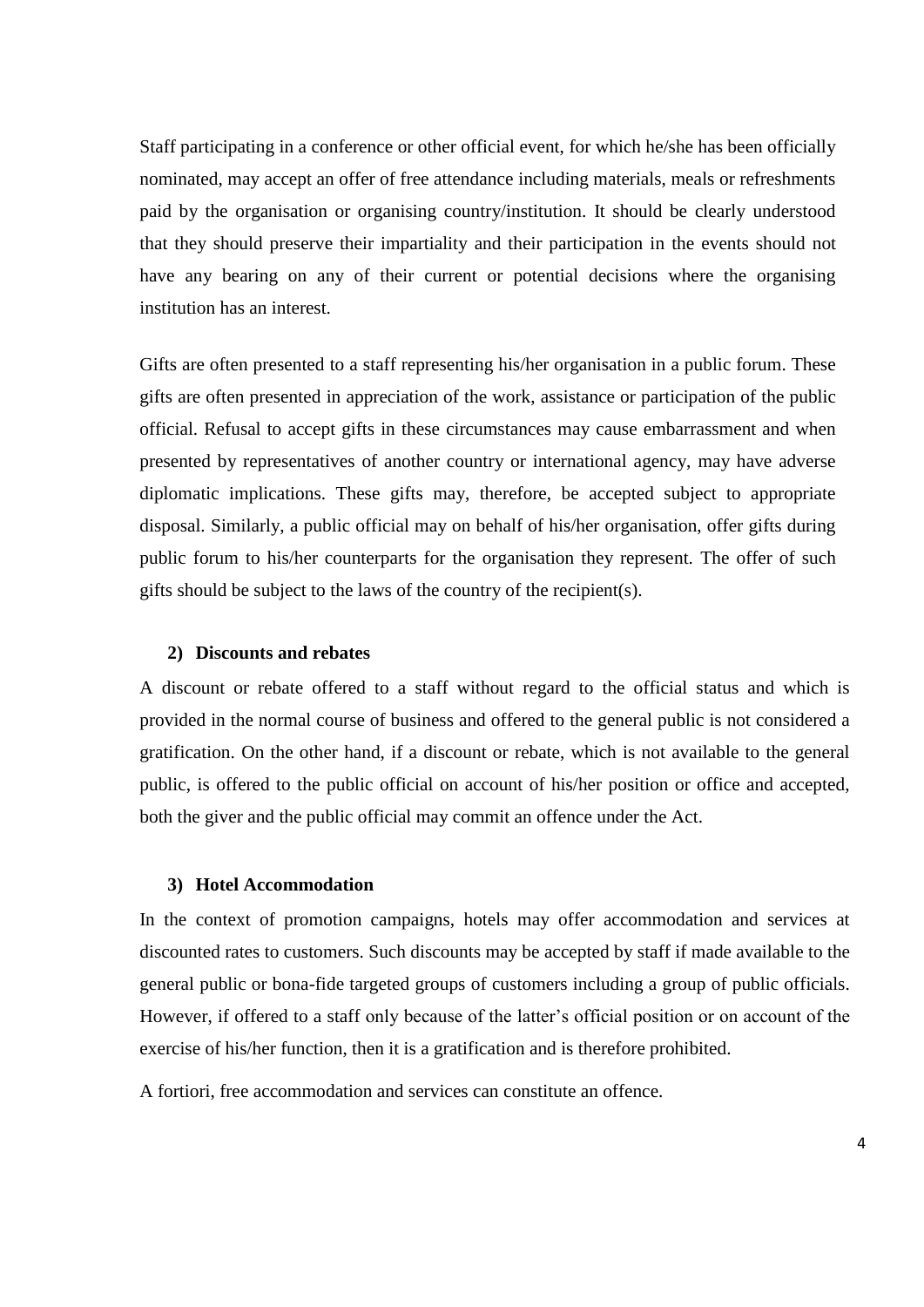#### **4) Gifts between/to employees**

A staff may accept, give, or contribute towards major life events such as birth or adoption of a child, wedding, funeral, retirement of an official superior or subordinate provided this is not likely to have an influence on any of the official duties of the public official.

#### **5) Gifts from friends and family members**

A staff may accept gifts from friends and family members in the normal gift- giving situations (e.g. birthdays, anniversaries). However, if a gift is received outside the normal gift-giving pattern of one's relationship, one should consider whether external factors such as any associated obligation may be at play before accepting the gift.

#### **6) Frequent flyer and other loyalty schemes**

Some airlines encourage customers to join programmes that award free flights and other benefits to frequent flyers. These schemes, in effect, may lead to staff receiving private benefits through expenditure of public funds. For instance, when a staff benefits from frequent flyer points on account of his/her official missions abroad funded by his/her the government. Here as well, the general principle is that any benefit obtained as a result of the performance of official functions must accrue to the organisation and not to the individual. To adopt a clear and consistent approach, points earned on the frequent flyer and similar loyalty schemes through government funded travel should accrue to Government and should be used to fund further official travel.

#### **4. Disposal of gifts**

The general principle is that gifts obtained during the performance of an official duty are the property of the NCB.

A staff must within one week hand over the gift to the administration department of the NCB for appropriate disposal. Appropriate records of all gifts together with the names of the donors will be kept. Such items when retained will be included in the NCB inventory record. Examples of the ways in which gifts obtained in the above circumstances may be disposed of are: